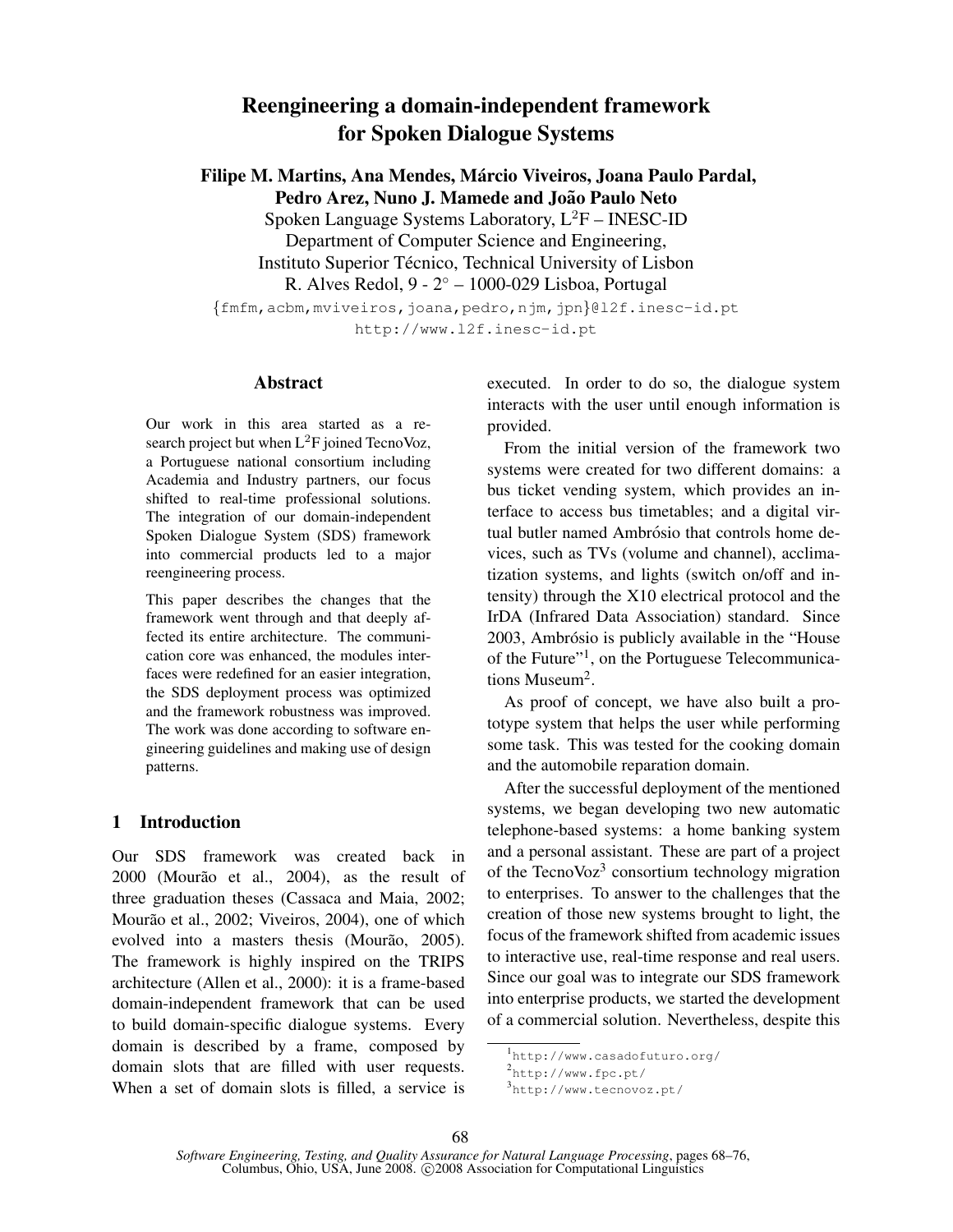new focus, we wanted to maintain the research features of the framework. This situation led to deep changes in the framework development process: as more robust techniques needed to be used to ensure that new systems could easily be created to respond to client requests. From this point of view, the goal of the reengineering process was to create a framework that provides means of rapid prototyping similar to those of Nuance<sup>4</sup>, Loquendo<sup>5</sup> or Artificial Solutions<sup>6</sup>.

Also, the new systems we wanted to built carried a significant change on the paradigm of the framework: while in the first systems the effects of users' actions were visible (as they could watch the lights turning on and off, for instance) and a virtual agent face provided feedback, in the new scenarios communication is established only through a phone and, being so, voice is the only feedback.

The new paradigm was the trigger to this process and whenever a new issue needed to be solved the best practices in similar successful systems were studied. Not all can be mentioned. The most relevant are described in what follows.

As it was previously mentioned, TRIPS was the main inspiration for this framework. It is a well known and stable architecture that has proven its merits in accommodating a range of different tasks (Allen et al., 2007; Jung et al., 2007). The main modules of the system interact through a Facilitator (Ferguson et al., 1996), similar to the Galaxy  $HUB<sup>7</sup>$  (Polifroni and Seneff, 2000) with KQML (Labrou and Finin, 1997) messages. However, in TRIPS, the routing task is decentralized since the sender modules decide where to send its messages. At the same time, any module can subscribe to selected messages through the Facilitator according to the sender, the type of message or its contents. This mechanism makes it easier to integrate new modules that subscribe the relevant messages without the senders' acknowledgment.

Like our framework, the CMU Olympus is a classical pipeline dialog system architecture (Bohus et al., 2007) where the modules are connected via a Galaxy HUB that uses a central hub and a set of rules for relaying messages from one component to the other. It has the three usual main blocks: Language Understanding, through Phoenix parser and Helios confidence-based annotation module, Dialogue Management, through RavenClaw (Raux et al., 2005; Bohus, 2004), and Language Generation, through Rosetta. Recognition is made with Sphinx and synthesis with Theta. The back-end applications are directly connected to the HUB through an included stub.

Some of our recent developments are also inspired in Voice  $XML<sup>8</sup>$ , in an effort to simplify the framework parameterization and development, required in the enterprise context. Voice XML provides standard means of declarative configuration of new systems reducing the need of coding to the related devices implementation (Nyberg et al., 2002).

Our reengineering work aimed at: i) making the framework more robust and flexible, enhancing the creation of new systems for different domains; ii) simplifying the system's development, debug and deployment processes through common techniques from software engineering areas, such as design patterns (Gamma et al., 1994; Freeman et al., 2004).

By doing this, we are trying to promote the development and deployment of new dialogue systems with our framework.

This paper is organized as follows: Section 2 presents the initial version of the framework; Section 3 describes its problems and limitations, as well as the techniques we adopted to solve them; Section 4 describes a brief empirical evaluation of the reengineering work; finally, Section 5 closes the paper with conclusions and some remarks about future work directions.

### 2 Framework description

This section briefly presents our architecture, at its initial stage, before the reengineering process. We also introduce some problems of the initial architecture, as they will be later explained in the next section.

<sup>4</sup> http://www.nuance.com/

<sup>5</sup> http://www.loquendo.com/

<sup>6</sup> http://www.artificial-solutions.com/

 $<sup>7</sup>$ The Galaxy Hub maintains connections to modules (parser,</sup> speech recognizer, back-end, etc.), and routes messages among them. See http://communicator.sourceforge.net/

<sup>8</sup> http://www.w3.org/Voice/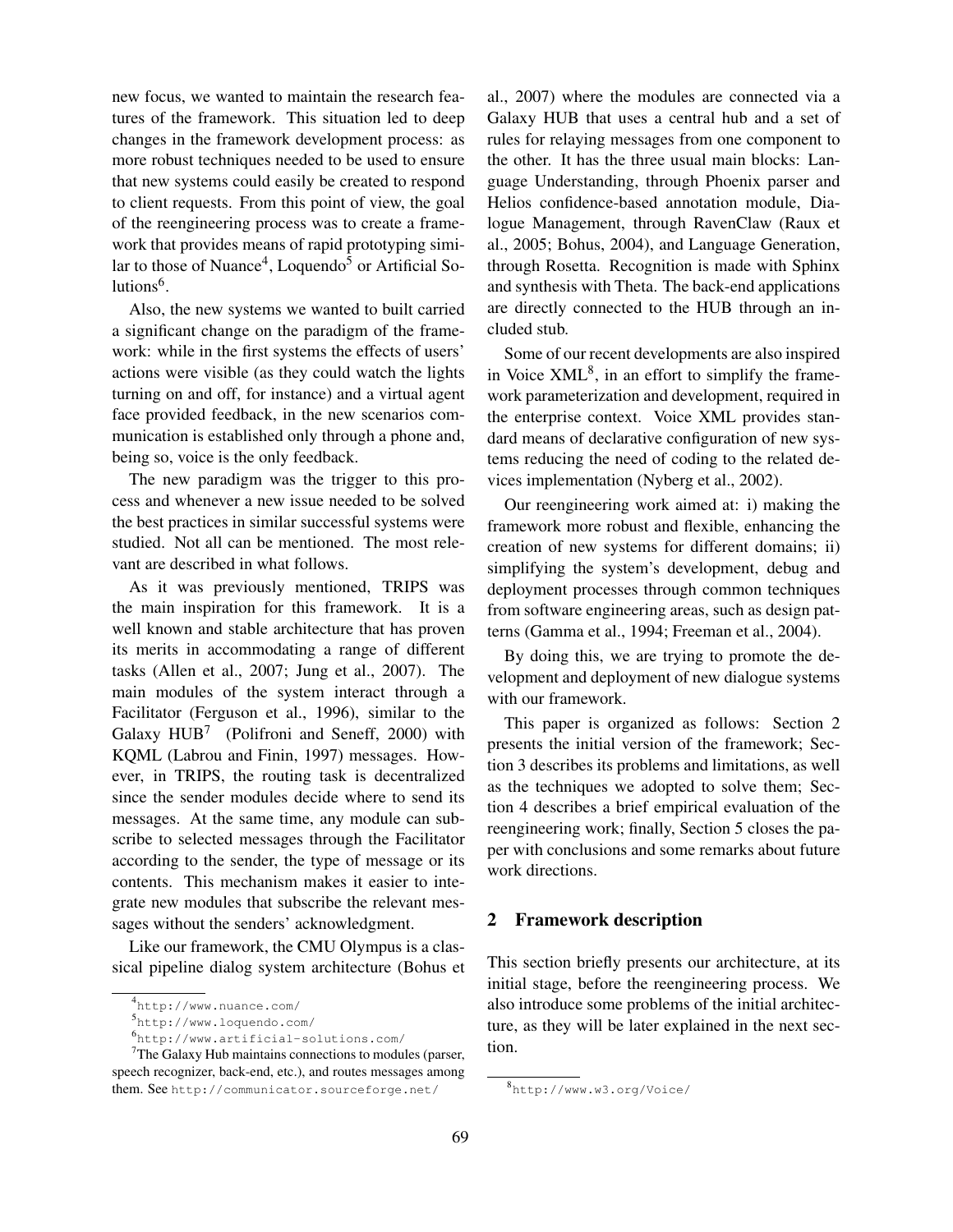#### 2.1 Domain Model

The domain model that characterizes our framework is composed by the following entities:

- *Domain*, which includes a frame realization and generalizes the information about several devices;
- *Frame*, which states the subset of slots to fill for a given domain;
- *Device*, which represents a real device with several states and services. Only one active state exists, at each time, for each device;
- *State*, which includes a subset of services that are active when the state is active;
- *Service*, which instantiates a defined frame and specifies a set of slots type of data and restrictions for that service.

When developing a new domain all these entities have to be defined and instantiated.

# 2.2 Framework architecture

Our initial framework came into existence as the result of the integration of three main modules:

- *Input/Output Manager*, that controls an Automatic Speech Recognition (ASR) module (Meinedo, 2008), a Text-To-Speech (TTS) module (Paulo et al., 2008) and provides a virtual agent face (Viveiros, 2004);
- *Dialogue Manager*, that interprets the user intentions and generates output messages (Mourão et al., 2002; Mourão, 2005);
- *Service Manager*, that provides a dialogue manager interface to execute the requested services, and an external application interface through the device concept (Cassaca and Maia, 2002).

#### 2.3 Input/Output Manager

The Input/Output Manager (IOManager) controls an ASR module and a TTS module. It also integrates a virtual agent face, providing a more realistic interaction with the user. The synchronization between the TTS output and the animated face is done by an audio–face synchronization manager, which

generates the visemes<sup>9</sup> for the corresponding TTS phonemes information. The provided virtual agent face is based on a state machine that informs, among others, when the system is "thinking" or when what the user said was not understood.

Besides, a Graphical User Interface (GUI) exists for text interactions between the user and the system. Although this input interface is usually only used for test and debug proposes (as it skips the ASR module), it could be used in combination with speech, if requested by any specific multi-modal system implementation.

The IOManager provides an interface to the Dialogue Manager that only includes text input and output functions. However, the Dialogue Manager needs to rely on other information, such as the instant the user starts to speak or the moment a synthesized sentence ends. These events are useful, for instance, to set and trigger for user input timeouts.

#### 2.4 Dialogue Manager

The architecture of the Dialogue Manager (Figure 1) has seven main modules: a Parser, an Interpretation Manager, a Task Manager, a Behavior Agent, a Generation Manager, a Surface Generation and a Discourse Context.



Figure 1: Dialogue Manager architecture through the central HUB. Numbers show the execution sequence.

<sup>&</sup>lt;sup>9</sup>A *viseme* is the visual representation of a phoneme and is usually associated with muscles positioned near the region of the mouth (Neto et al., 2006).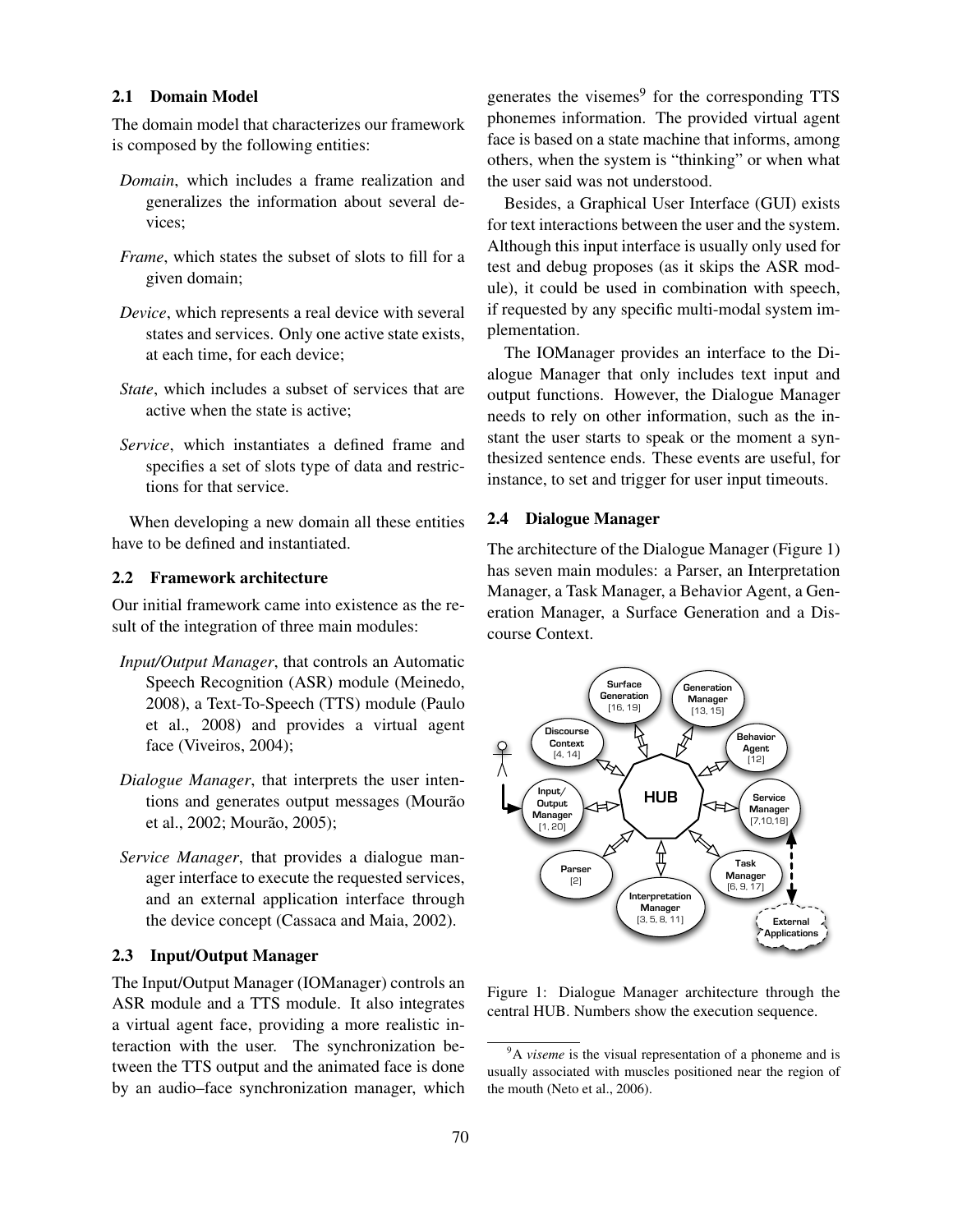These modules have specific code from the implementations of the two first systems (the bus ticket vending system and the butler). When building a generic dialogue framework, this situation turns out to be a problem since domain-dependent code was being used that was not appropriate in new systems. Also, the modules have many code for HUB messaging, which makes debug and development harder.

# 2.5 Service Manager

The Service Manager (Figure 2) was initially developed to handle all domain specific information. It has the following components:

- *Service Manager Galaxy Server*, that works like a HUB stub, managing the interface with the devices and the Dialogue Manager;
- *Device Manager*, that stores information related to all devices. This information is used by the Dialogue Manager to find the service that should be executed after an interaction;
- *Access Manager*, that controls the user access to some devices registered in the system;
- *Domain Manager*, that stores all the information about the domains. This information is used to build interpretations and for the language generation process;
- *Object Recognition Manager*, that recognizes the discourse objects associated with a device;
- *Device Proxy*, abstracts all communication with the Device Core and device specific information protocol. This is done through the *Virtual Proxy* design pattern
- *Device Core*, that implements the other part of the communication protocol with the Service Manager and the Dialogue Manager.

Since the Service Manager interface is shared by the Dialogue Manager and all devices, a device can execute a service that belongs to another device or even access to internal Dialogue Manager information.



Figure 2: Service Manager architecture.

# 3 Reengineering a framework

When the challenge of building two new SDSs on our framework appeared, some of the mentioned architectural problems were highlighted. A reengineering process was critical. A starting point for the reengineering process was needed, even though that decision was not clear.

By observing the framework's data and control flow, we noticed that part of the code in the different modules was related with HUB messaging, namely the creation of messages to send, and the conversion of received messages into internal structures (*marshalling*). A considerable amount of time was spent in this task that was repeated across the framework.

Based on that, we decided that the first step should be the analysis of the Galaxy HUB communication flow and the XML structures used to encode those messages, replacing them with more appropriate and efficient protocols.

#### 3.1 Galaxy HUB and XML

The Galaxy HUB protocol is based in generic XML messages. That allows new modules to be easily plugged into the framework, written in any programming language, without modifying any line of code. However, we needed to improve the development and debugging processes of the existing modules,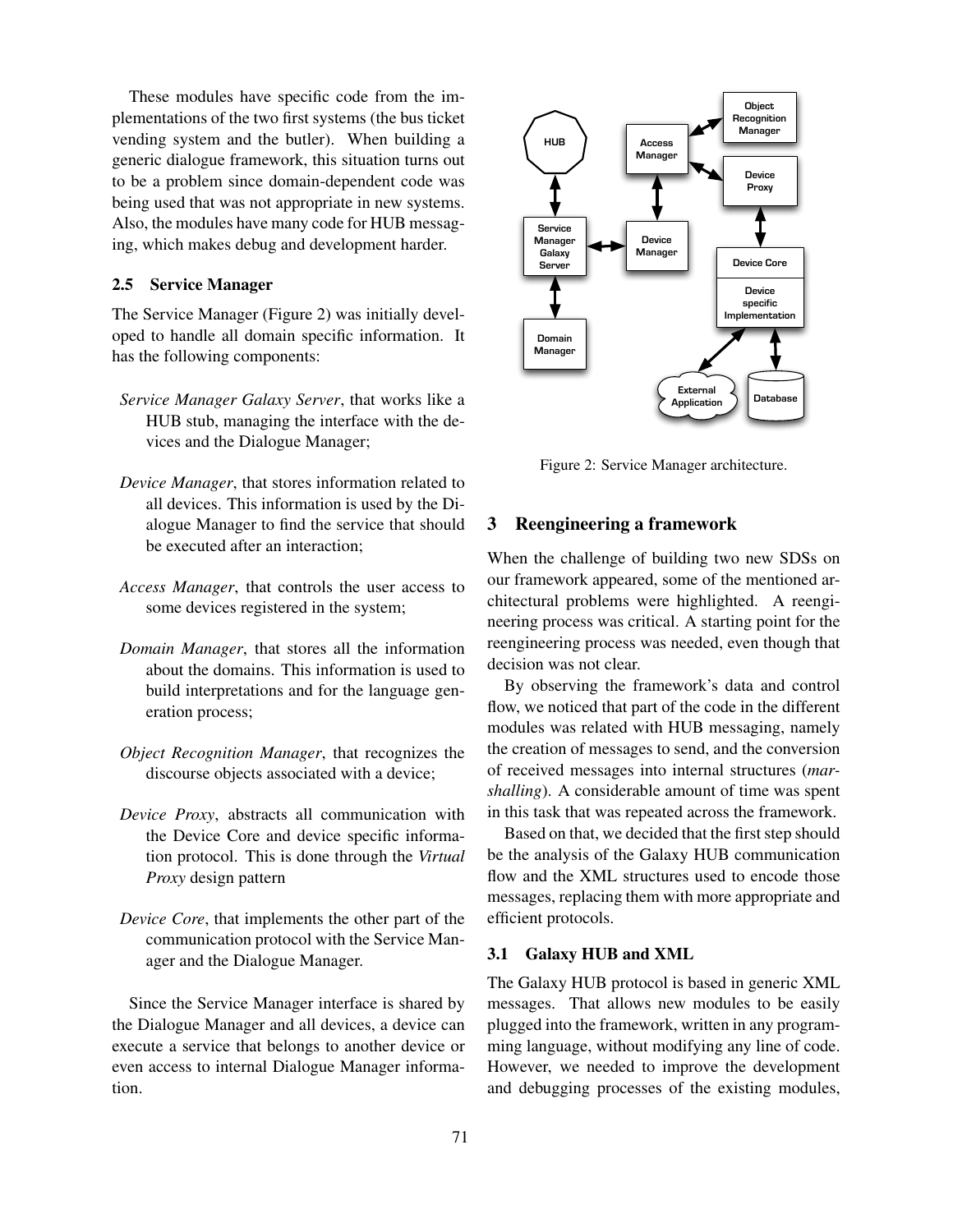and having a time consuming task that was repeated whenever two modules needed to communicate was a serious drawback.

Considering this, we decided to remove the Galaxy HUB. This decision was enforced by the fact that all the framework modules were written in the Java programming language, which already provides direct invocations and objects serialization through Java Remote Method Invocation (RMI).

The major advantage associated with the use of this protocol, was the possibility of removing all the XML-based messaging that repeatedly forced the creation and interpretation of generic messages in execution time. With the use of RMI, these structures were replaced by Java objects that are interchanged between modules transparently. Not only RMI is native to Java.

This was not a simple task, as the team that was responsible for this process was not the team who originally developed the framework. Because of this, the new team lacked familiarity with the overall code structure. In order to reduce the complexity of the process, it was necessary to create a proper interface for each module removing the several entry points that each one had. To better understand the real flow and to minimize the introduction of new bugs while refactoring the code we made the information flow temporarily synchronous.

The internal structure of each module was redesigned and every block of code with unknown functionality was commented out.

This substitution improved the code quality and both the development and the debugging processes. We believe that it also improved the runtime efficiency of the system, even though no evaluation of the performance was made. Empirically, we can say that in the new version of the system less time is needed to complete a task since no explicit conversion of the objects into generic messages is made.

#### 3.2 Domain dependent code

The code of the Parser, the Interpretation Manager and the Surface Generation modules had domain dependent code and it was necessary to clean it out. Since we were modifying the Galaxy HUB code, we took the opportunity and redesigned that code in the aforementioned modules to make it more generic (and, consequently less domain dependent). Being so, the code cleaning process took place while the Galaxy HUB was being replaced.

We were unable to redesign the domain dependent code. Cases like hard-coded word replacement, used both to provide a richer interpretation of the user utterances and to allow giving a natural response to the user. In such cases, we either isolated the domain specific portions of the code or deleted them, even if the interpretation or generation processes were degraded. It can be recovered in the future by including the domain specific knowledge in the dynamic configuration of the Interpretation and Generation managers as suggested by Paulo Pardal (2007)

An example of this process is the splitting of the parser specific code into several parsers: some domain-dependent, some domainindependent, while creating a mechanism to combine them in a configurable chain (through a pipes and filters architecture). This allows the building of smaller data-type specific parsers that the Interpretation Manager selects to achieve the best parsing result, according to the expectations of the system (Martins et al., 2008). These expectations are created according to the assumption that the user will follow the mixed-initiative dialogue flow that the system "suggests" during its turn in the interaction. The strategy also handles those cases were the user does not keep up with those expectations.

#### 3.3 Dialogue Manager Interface

The enhancements introduced at the IOManager level augmented the amount of the information interchanged between this module and the Dialogue Manager, as it could deal with more data coming from the ASR, TTS and the virtual agent face.

However, the Dialogue Manager Interface was continuously evolving and changing. This lack of stability made it harder to maintain the successive versions completely functional during the process.

Following the software engineering practices, and using the *Template Method* design pattern, we started with the definition of modules interfaces and only after that the implementation code of the methods was written. This allows the simultaneous development of different modules that interact. Only when some conflict is reported, the parallel development processes need to be synchronized resulting in the possible revision of the interfaces. Even when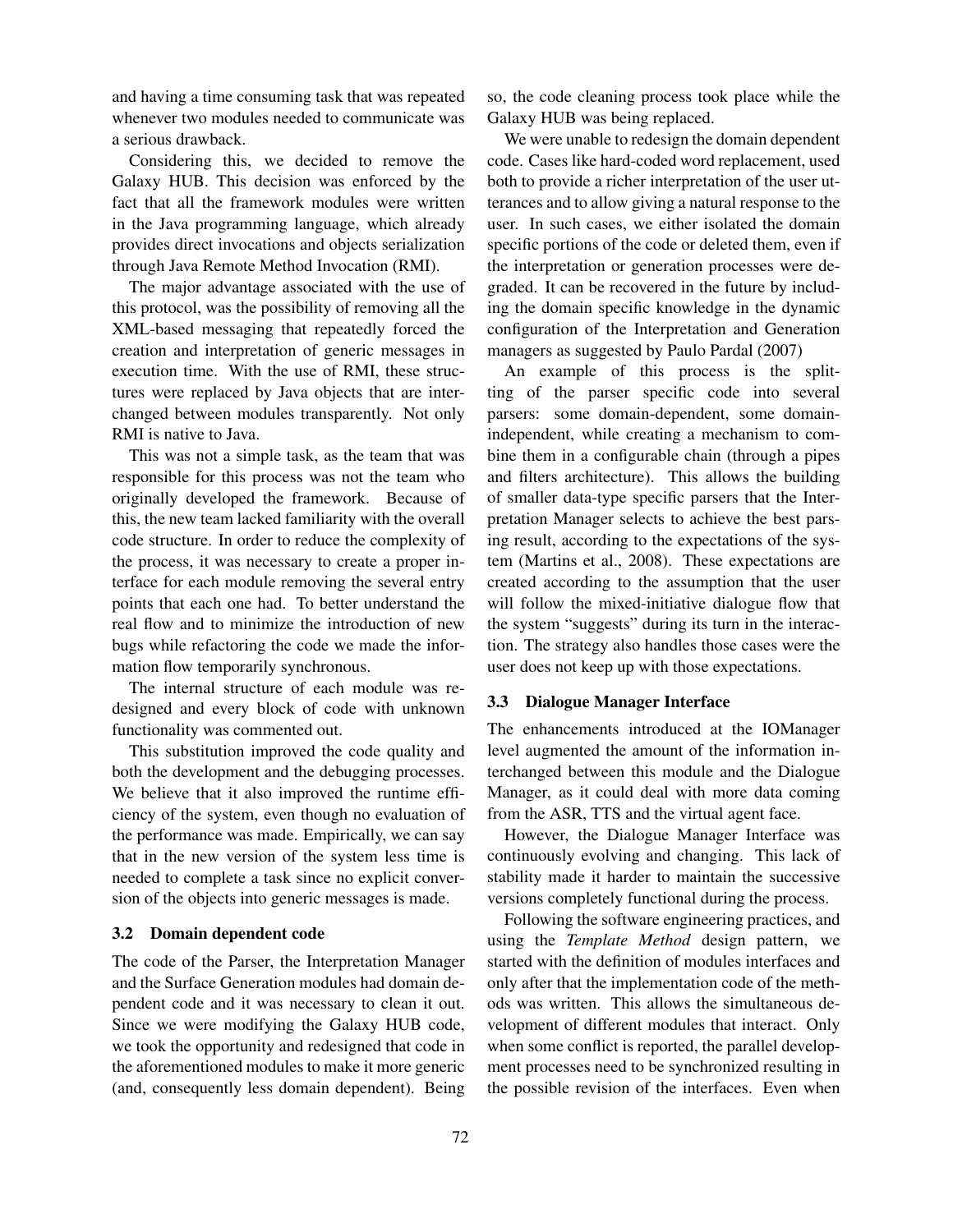an interface was not fully supported by the Dialogue Manager, it was useful since it lead the IOManager continuous improvements and allowed simultaneous developments in the Dialogue Manager.

In order to ease the creation of this interface, an Input/Output adapter was created. This adapter makes the conversion of the information sent by the IOManager to the Dialogue Manager specific format. Having this, when the information exchanged with the Dialogue Manager changes, the Dialogue Manager Interface does not need any transformation. In addition, the Dialogue Manager is able to interact with other Input/Output platforms without the need of internal changes.

This solution for the interfaces follows the *Facade* design pattern, which provides an unique interface for several internal modules.

#### 3.4 File system reorganization

When the different dialogue systems were fully implemented in the new version of the framework, we wanted to keep providing simultaneous access to the several available domains during the same execution of the system.

In fact, in our initial framework it was already possible to have several different domains running in parallel. When an interaction is domain ambiguous, the system tries to solve the ambiguity by asking the user which domain is being referred.

| User:   | Ligar                     |
|---------|---------------------------|
| System: | O que deseja fazer:       |
|         | ligar um electrodoméstico |
|         | ou fazer um telefonema?   |

Figure 3: Example of a domain ambiguous interaction while running with two different running domains. In Portuguese "*ligar*" means "*switch on*" and "*call*"

Consider the example on Figure 3: an user interaction with two different running domains, the butler and the personal digital assistant. In Portuguese, the verb "*ligar*" means "*to switch something on*" or "*to make a phone call*". Since there are two running domains, and the user utterance is domain ambiguous, the systems requests for a disambiguation in its next turn (*O que deseja fazer*), by asking if the user wants to switch on a home device (*ligar um electrodoméstico*) or make a phone call (*fazer um tele-*

#### *fonema*).

While using this feature, it came to our attention that it was necessary to reorganize the file system: the system folder held the code of all domains, and every time we needed to change a specific domain property, we had hundreds of properties files to look at. This situation was even harder for novice framework developers, since it was difficult to find exactly which files needed to be modified in that dense file system structure. Moreover, the ASR, TTS and virtual agent configurations were shared by all domains.

To solve this problem we applied the concept of *system–instance*. A *system–instance* has one or more domains. When the system starts, it receives a parameter that specifies which instance we want to run. The configuration of the existing instances is split across different folders. A library folder was created and organized in external libraries (libraries from an external source), internal libraries (library developed internally at our laboratory) and instance specific libraries (specific libraries of a *system–instance*).

With this organization we improved the versioning management and updates. The conflicting configuration was removed since each *system–instance* has now its own configuration. The configuration files are organized and whenever we need to deliver a new version of a *system–instance*, we simply need to select the files related with it.

#### 3.5 Service Manager redesign

The Service Manager code had too many dependencies with different modules. The Service Manager design was based on the *Virtual Proxy* design pattern. However, it was not possible to develop new devices without creating dependencies on all of the Service Manager code, as the Device Core code relied heavily on some classes of the Service Manager.

This situation created difficulties in the SDSs development process and affected new developments since the Service Manager code needed to be copied whenever a Device Core was running in another computer or in a web container. This is a known bad practice in software engineering, since the code is scattered, making it harder to maintain updated code in all the relevant locations.

It was necessary to split the Service Manager code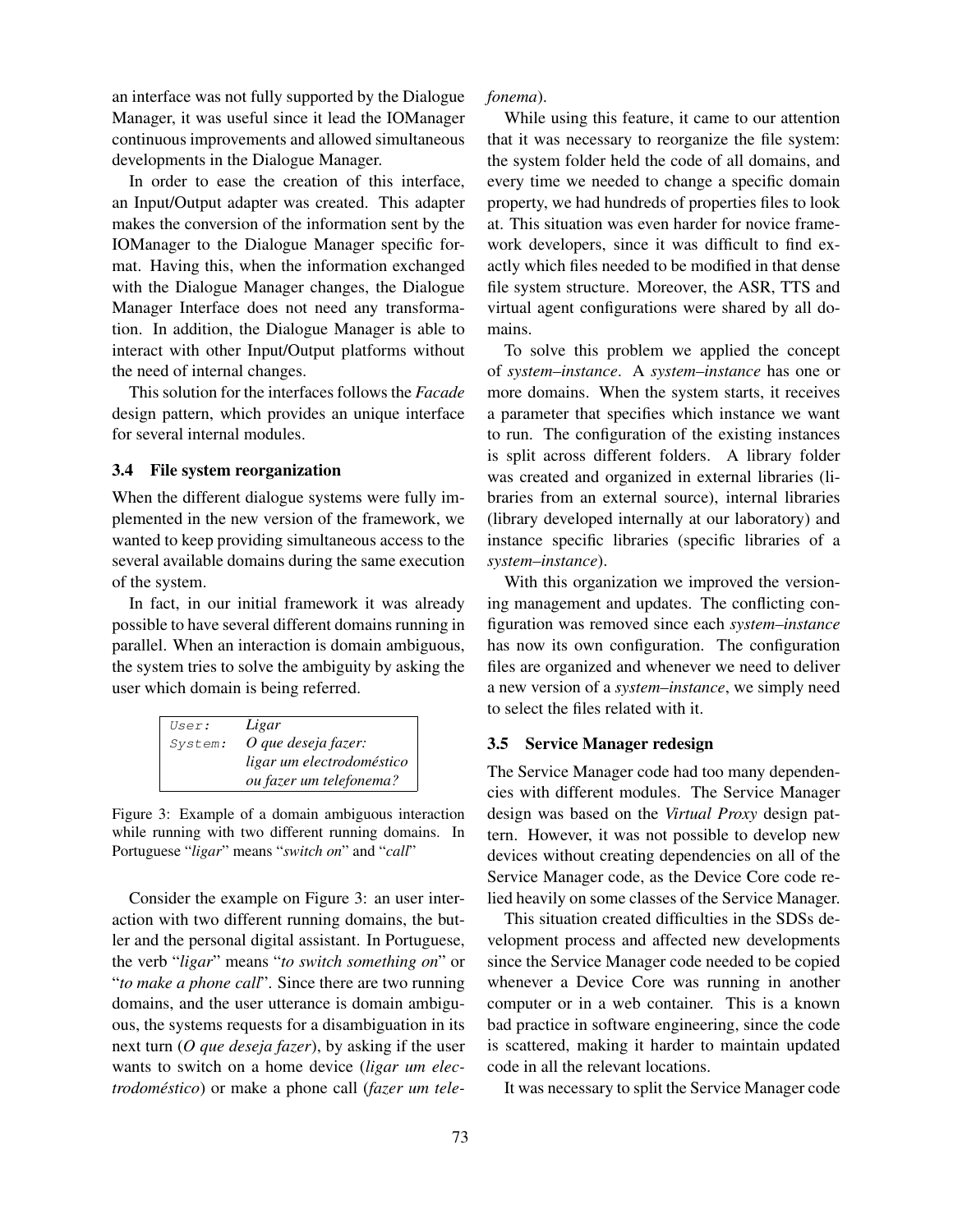for the communication protocol between communication itself and the device specific code.

Also, the Service Manager class<sup>10</sup> interface was shared by the Dialogue Manager and all devices. Being so, it was possible that a device requested the execution of a service in other device, as well as to access the internal information exchanged between the Service Manager and the Dialogue Manager.



Figure 4: Service Manager architecture.

Like we did with the Dialogue Manager, we specified a coherent interface for the different Service Manager modules, removing the unwanted entry points. The Service Manager class interface was split and the Device Manager is now the interface between the Service Manager and the devices (Figure 4). Also, the Service Manager class interface is only accessed by the Dialogue Manager. The classes between the Service Manager and the Device implementation were organized in a small library, containing the classes and the Device Core code. This library is all what is needed to create a new device and to connect it to both the Service Manager and the Dialogue Manager.

Finally, we changed the Access Manager to control not only user access to registered devices, but also the registry of devices in the system. This prevents a device which is running on a specific *system–instance* to be registered in some other running *system–instance*. This module changed its position in the framework architecture: now it is between the Service Manager class and the Device Manager.

#### 3.6 Event Manager

In the initial stage, when the Galaxy HUB was removed, all the communication was made synchronous. After that, to enhance the framework and allow mixed initiative interactions, a mechanism that provides asynchronous communication was needed. Also, it was necessary to propagate information between the ASR, TTS, GUI and the Dialogue System, crucial for the error handling and recovery tasks.

We came to the conclusion that most of the frameworks deal with these problems by using event management dedicated modules. Although TRIPS, the framework that initially inspired ours, has an Event Manager, that was not available in ours. The ASR and TTS modules provided already an event-based information propagation, and we needed to implement a dedicated module to make the access to this sort of information simpler. This decision was enforced by the existence of a requirement on handling events originated by an external Private Branch eXchange (PBX) system, like incoming call and closed call events. The PBX system was integrated with the personal assistant that is available through a phone connection. SDS.

We decided to create an Event Manager in the IOManager. The Dialogue Manager implements an event handler that receives events from the Event Manager and knows where to deliver them. Quickly we understood that the event handler needed to be dependent of the *system–instance* since the events and their handling are different across systems (like a telephone system and kiosk system). With this in mind, we implemented the event handler module, following the *Simple Factory* design pattern, by delegating the events handling to the specific systeminstance handler. If this specific *system–instance* event handler is not specified, the system will use a default event handler with "generic" behavior.

This developments were responsible for the continuous developments in the IOManager, referred in section 3.3, and occurred at the same time.

With this approach, we can propagate and handle all the ASR events, the TTS events, GUI events and external applications events.

The Event Manager has evolved to a decentral-

<sup>&</sup>lt;sup>10</sup>The Service Manager Galaxy Server was renamed to Service Manager. However, we decided to call it here by Service Manager class so it will not be mistaken with the Service Manager module.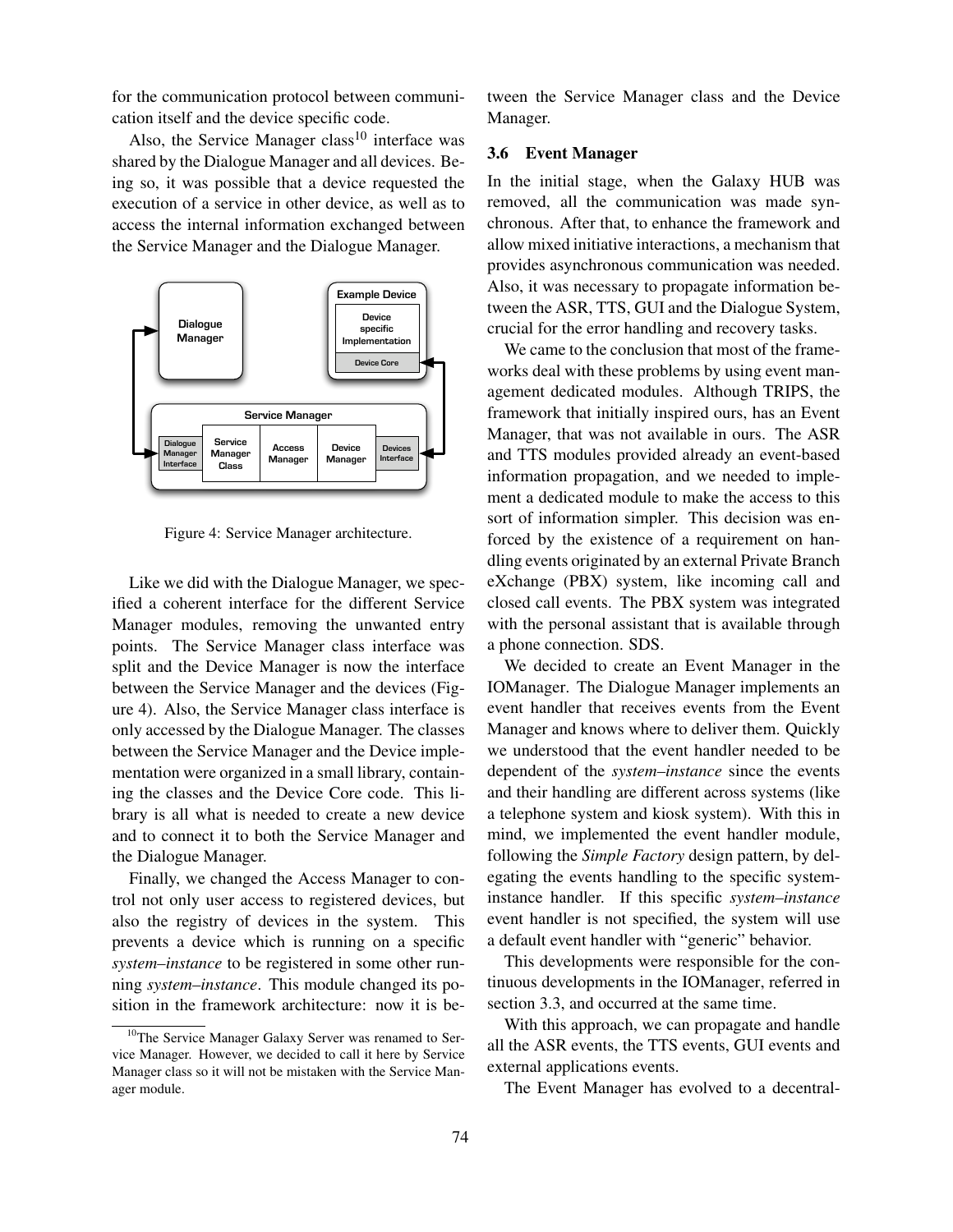ized HUB. Through this, the sender can set identifiers in some events. These identifiers are used by other modules to identify messages relevant to them. In TRIPS a similar service is provided by the Facilitator, that routes messages according to the recipients specified by the sender, and following the subscriptions that modules can do by informing the Facilitator. This approach eases the integration of new modules without changing the existing ones, just by subscribing the relevant type of messages.

### 3.7 Dialogue Manager distribution

Currently, there are some clients interested in our framework to create their own SDS. However, since the code is completely written in Java, distributions are made available through jar files that can be easily decoded, giving access to the source of our code. To avoid this we need to obfuscate the code.

Even though obfuscation is an interesting solution, our code used Java's *reflexion* in several points. This technique enables dynamic retrieval of classes and data structures by name. By doing so, it needs to know the specific name of the classes being reflected so that the Java class loader knows where to find them. Obfuscation, among other things, changes class names and locations, preventing the Java class loader from finding them.

To cope with this additional challenge, the code that makes use of *reflexion* was replaced using the *Simple Factory* design pattern. This change allows the translation of the hard-coded names to the new obfuscated names in obfuscation time. After that, when some class needs to instantiate one of those classes that used reflection, that instance can be created through the proper factory.

#### 4 Evaluation

Although a SDS was successfully deployed in our initial framework, which is publicly available at a Museum since 2003, no formal evaluation was made at that initial time. Due to this, effective or numeric comparison between the framework as it was before the reengineering work and as it is now, is not possible. Previous performance parameters are not available. However, some empirical evaluation is possible, based on generic principles of Software (re) Engineering.

In the baseline framework, each improvement, like modifications in the dialogue flow or at the parser level, was a process that took more than two weeks of work, of two software engineers. With the new version, similar changes are done in less than one week, by the same team. This includes internal improvements, and external developments made by entities using the system. The system is more stable and reliable now: in the beginning, the system had an incorrect behavior after some hours of running time; currently with a similar load, it runs for more than one month without needing to be restarted.

This is one great step for the adoption of our framework. This stability, reliability and development speed convinced our partners to create their Spoken Dialogue Systems with our framework.

# 5 Conclusions and Future Work

Currently, our efforts are concentrated on interpretation improvement and on error handling and recovery (Harris et al., 2004).

Currently, we are working on representing emotions within the SDS framework. We want to test the integration, and how people will react to a system with desires and moods.

The next big step will be the inclusion of an efficient morpho-syntactic parser which generates and provides more information (based on speech acts) to the Interpretation Manager.

Another step we have in mind is to investigate how the events and probabilistic information that the ASR module injects in the system can be used to recover recognition errors.

The integration of a Question-Answering (QA) system (Mendes et al., 2007) in this framework is also in our horizon. This might require architectural changes in order to bring together the interpretation and disambiguation features from the SDS with the Information Retrieval (IR) features of QA systems. This would provide information-providing systems through voice interaction (Mendes, 2008).

Another ongoing work is the study of whether ontologies can enrich a SDS. Namely, if they can be used to abstract knowledge sources allowing the system to focus only on dialogue phenomena rather than architecture adaptation, when including new domains (Paulo Pardal, 2007).